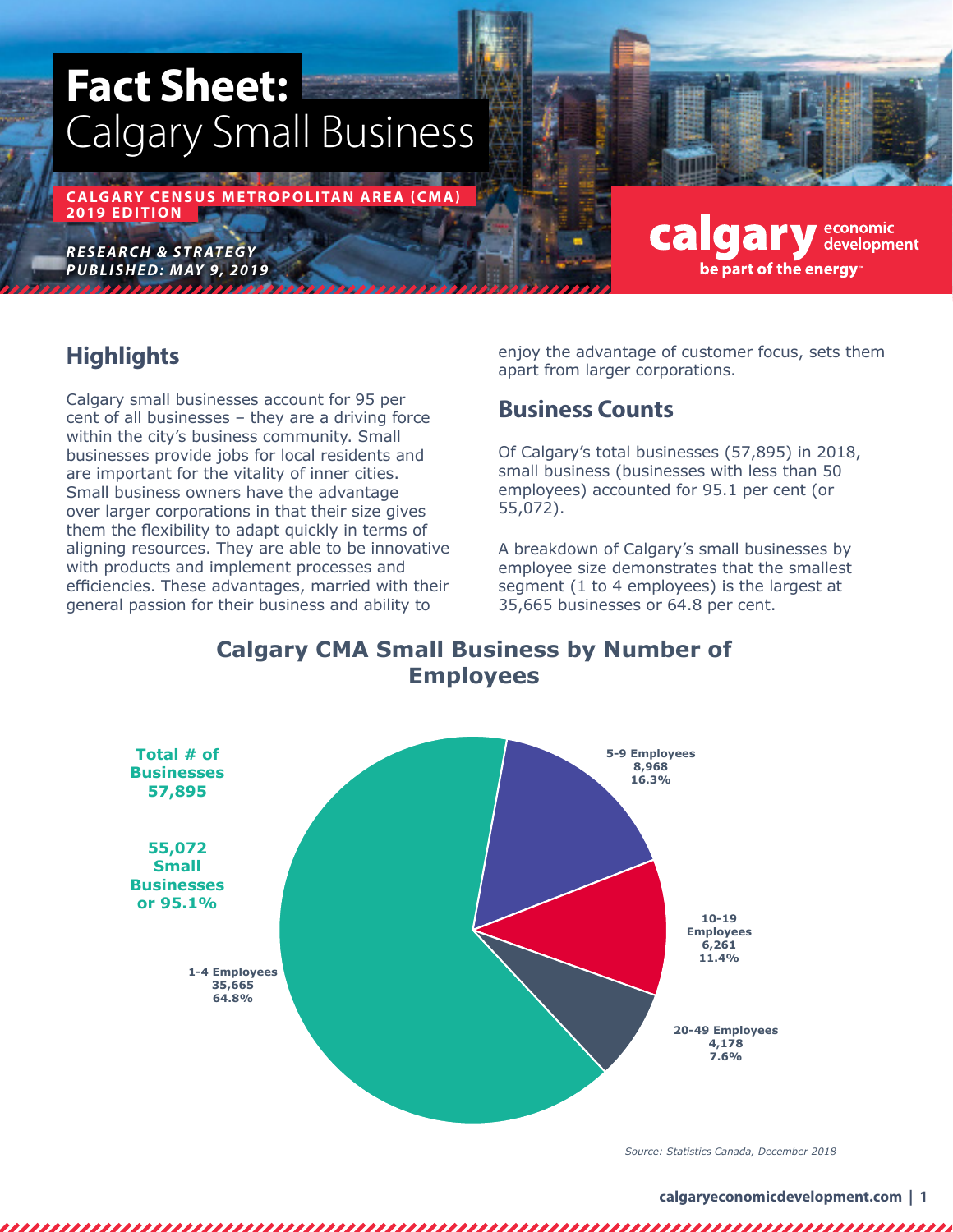# **Small Business by Industry and Employee Size**

The dominant industries that made up Calgary's small business sector in 2018 were:

- Professional, Scientific, and Technical Services - 11,417 businesses (20.7 per cent of total share)
- Construction 6,468 businesses (11.7 per cent of total share)
- Health Care and Social Assistance 4,761 businesses (8.65 per cent of total share)



#### **Highly educated, globally connected workforce.**

Calgary has the highest proportion of STEM degree completions of major cities in Canada.

Calgary is a global city and one of the most ethnically diverse cities in Canada. 33.7 per cent of Calgary's population is visible minority and 29.4 per cent are immigrants.

*Census 2016, Statistics Canada*

#### **Footnote**

1For the purposes of this publication, a small business is one that has between 1 and 49 employees.

# **Small Business by Industry and Employee Size Calgary CMA**

| <b>Industry</b>                                                          | $1 - 4$ | $5-9$<br><b>Employees Employees Employees Employees</b> | $10 - 19$ | $20 - 49$ | <b>Total</b> | $\frac{0}{0}$<br><b>Distribution</b> |
|--------------------------------------------------------------------------|---------|---------------------------------------------------------|-----------|-----------|--------------|--------------------------------------|
| Agriculture, forestry, fishing and hunting                               | 199     | 49                                                      | 14        | 9         | 271          | 0.5%                                 |
| Mining, guarrying, and oil and gas extraction                            | 574     | 142                                                     | 120       | 128       | 964          | 1.8%                                 |
| <b>Utilities</b>                                                         | 43      | 18                                                      | 10        | 16        | 87           | 0.2%                                 |
| Construction                                                             | 4,492   | 972                                                     | 597       | 407       | 6,468        | 11.7%                                |
| Manufacturing                                                            | 574     | 313                                                     | 257       | 252       | 1,396        | 2.5%                                 |
| Wholesale trade                                                          | 1,013   | 548                                                     | 457       | 311       | 2,329        | 4.2%                                 |
| Retail trade                                                             | 1,768   | 1,351                                                   | 1,050     | 476       | 4,645        | 8.43%                                |
| Transportation and warehousing                                           | 1,726   | 216                                                     | 169       | 133       | 2,244        | 4.1%                                 |
| Information and cultural industries                                      | 293     | 170                                                     | 51        | 59        | 573          | 1.0%                                 |
| Finance and insurance                                                    | 1,109   | 326                                                     | 295       | 185       | 1,915        | 3.5%                                 |
| Real estate and rental and leasing                                       | 1,754   | 265                                                     | 143       | 130       | 2,292        | 4.2%                                 |
| Professional, scientific and technical services                          | 9,640   | 904                                                     | 536       | 337       | 11,417       | 20.7%                                |
| Management of companies and enterprises                                  | 152     | 63                                                      | 64        | 65        | 344          | 0.6%                                 |
| Administrative and support, waste management<br>and remediation services | 1,537   | 478                                                     | 279       | 221       | 2,515        | 4.6%                                 |
| <b>Educational services</b>                                              | 385     | 118                                                     | 97        | 80        | 680          | 1.2%                                 |
| Health care and social assistance                                        | 3,035   | 805                                                     | 593       | 328       | 4,761        | 8.65%                                |
| Arts, entertainment and recreation                                       | 259     | 107                                                     | 73        | 81        | 520          | 0.9%                                 |
| Accommodation and food services                                          | 707     | 836                                                     | 874       | 682       | 3,099        | 5.6%                                 |
| Other services (except public administration)                            | 2,575   | 976                                                     | 425       | 200       | 4,176        | 7.6%                                 |
| Public administration                                                    | 17      | 6                                                       | 11        | 9         | 43           | 0.1%                                 |
| Unclassified                                                             | 3,813   | 305                                                     | 146       | 69        | 4,333        | 7.9%                                 |
| <b>Total</b>                                                             | 35,665  | 8,968                                                   | 6,261     |           | 4,178 55,072 | 100.0%                               |

*Note: Small Businesses by Industry omits those which are deemed unclassified by Statistics Canada. Unclassified businesses are included in the Small Business Total.*

*Source: Canadian Business Counts, Statistics Canada, December 2018*



,,,,,,,,,,,,,,,,

,,,,,,,,,,,,,,,,,,,,,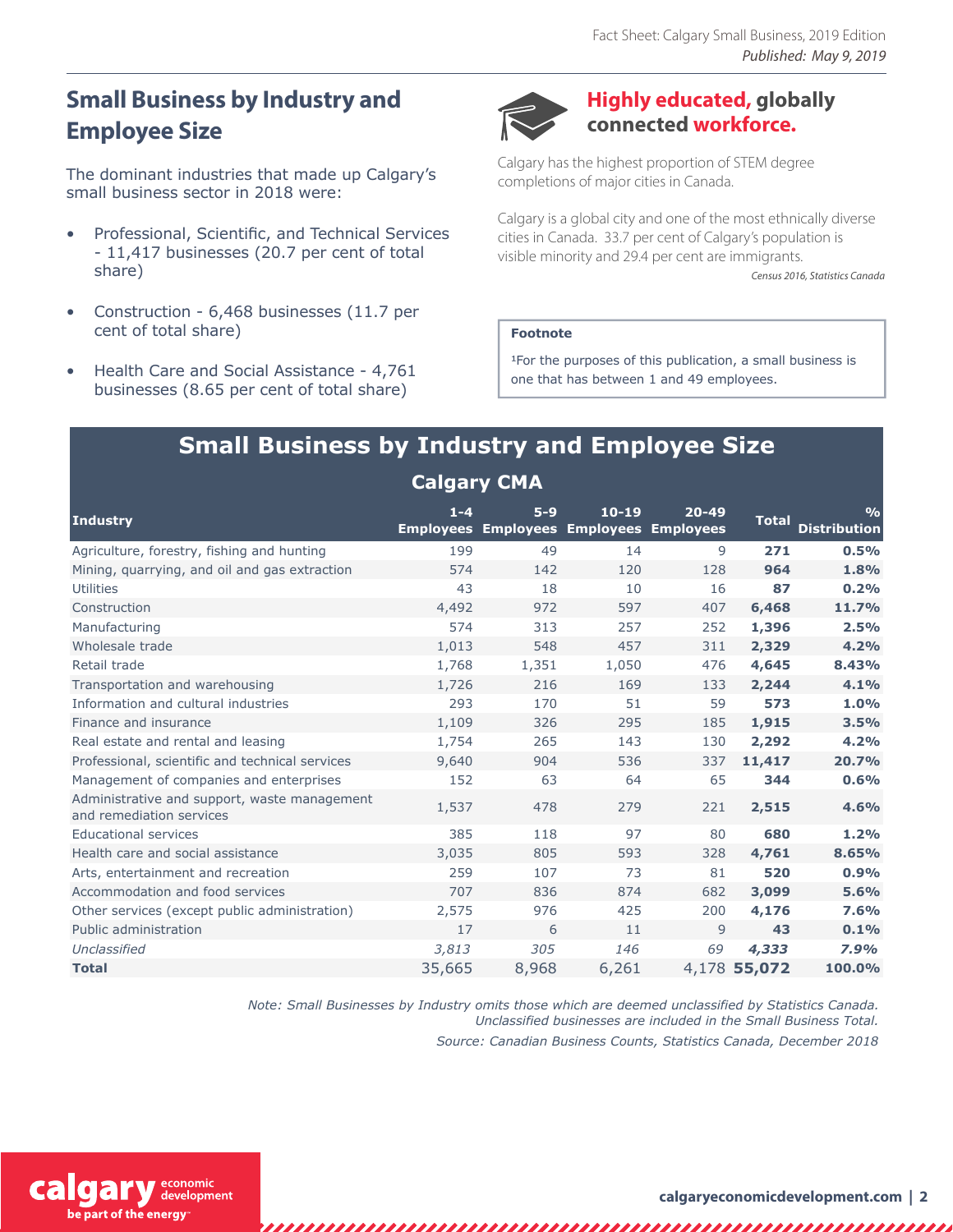### **Small Business Per Capita**

Relative to its population, Calgary had the second highest number of small businesses per capita of major cities in Canada in 2018 at a rate of 37.1 per 1,000 population.

### **Self-Employment**

In 2018, there were 141,100 self-employed Calgarians, an increase of 3.4 per cent from the 136,500 self-employed in 2017. On a per capita basis, Calgary had the second highest number of self-employment of major cities in Canada at 94.9 per 1,000 population.

During the past 10 years (2009-2018), Calgary experienced self-employment growth of 18.2 per cent. Calgary's self-employment growth during this period was the third highest of major Canadian cities.

In 2018, the largest group of Calgary entrepreneurs was the 45 to 54 age group at 38,200 or 27.1 per cent, followed by the 35 to 44 age bracket at 31,900 or 22.6 per cent.



Calgary has ranked among the Top 5 most liveable cities in the world every year since 2009 because of our economy, safety, infrastructure, social programs and a healthy lifestyle. *The Economist Intelligence Unit, 2009-2018*



# **Small Business per Capita Across Canada**

*1 to 49 Employees (Per 1,000 Population)* 

development be part of the energy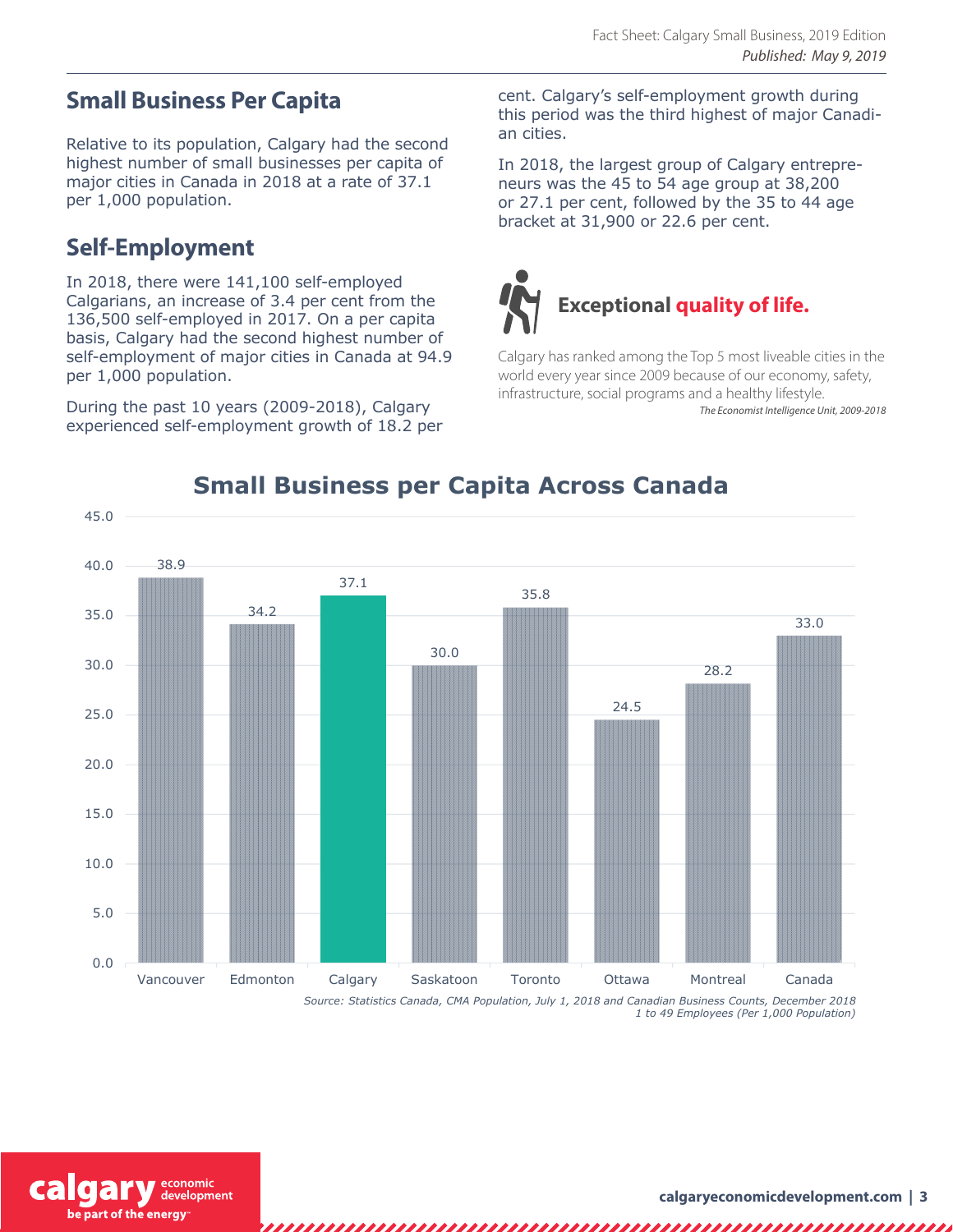

#### **Self-Employed per Capita and 10-Year Growth**

**Number of Self-Employed by Age Group**



:onomic development

cal

be part of the energy

**calgaryeconomicdevelopment.com | 4**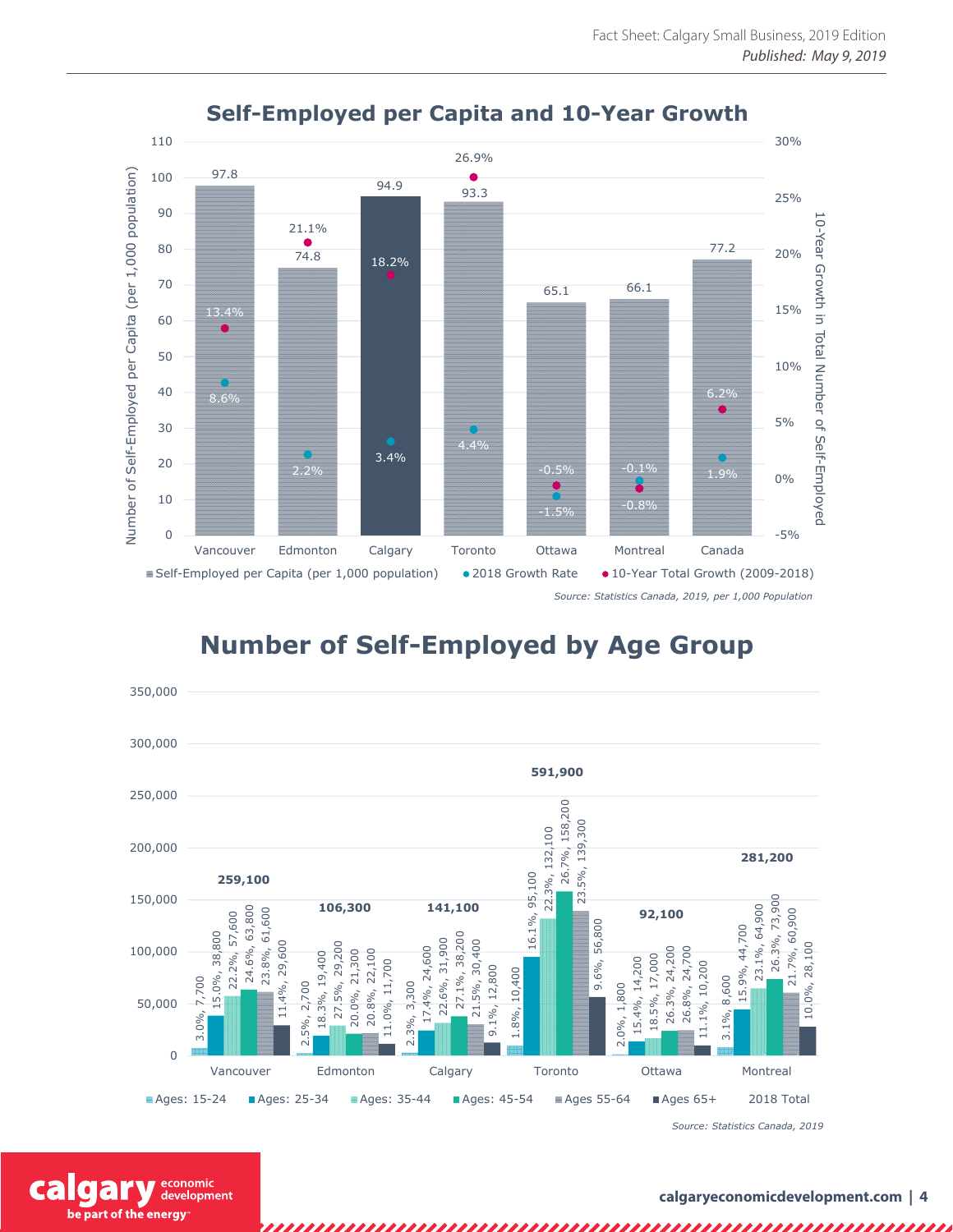### **Business Licenses, Openings & Closures**

Any time a business makes changes, moves, changes owners or ownership structure, the City of Calgary ends one licence and issues a new one. In 2018, there were 31,905 business license renewals and 7,085 new business licenses issued. These results are in line with the 5-year average (2014-2018) of 31,428 business license renewals and 7,142 new business licenses issued. In 2018, there were 2,209 business closures in Calgary, slightly below the 5-year average of 2,325. There were 3,114 new business openings in 2018.

*Note: Results do not include businesses licenses issued by higher levels of governmment or associations.*



#### **City of Calgary Business Licenses**

*Source: The City of Calgary Planning and Development, March 2019*



,,,,,,,,,,,,,,,,,,,,,,,,,,,

#### **City of Calgary Business Openings and Closures**

:onomic development be part of the energy

,,,,,,,,,,,,,,,,,,,,,,,,,